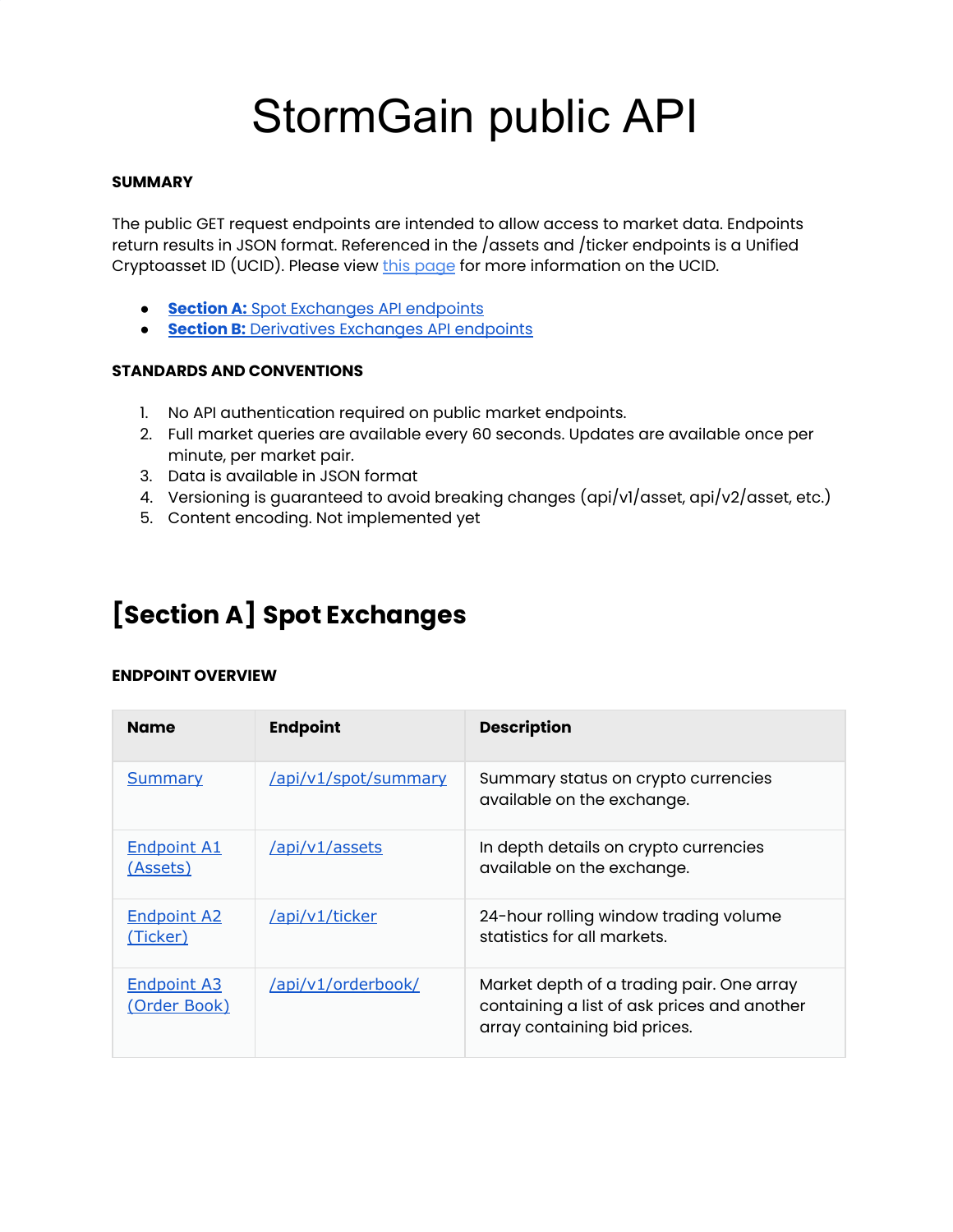| <b>Endpoint A4</b><br>(Trades)    | /api/v1/trades/   | Recently completed trades for a given<br>market. 24-hour historical full trades<br>available. |
|-----------------------------------|-------------------|-----------------------------------------------------------------------------------------------|
| <b>Endpoint A5</b><br>(Interests) | /api/v1/interests | Deposits interests available on the exchange<br>for several markets.                          |

# <span id="page-1-0"></span>**ENDPOINT SUMMARY**

# **SUMMARY** /api/v1/spot/summary

The summary endpoint is there to provide a top level summary information for each currency available on the exchange.

```
\Gamma {
      "trading_pairs": "BTC_USDT",
      "last_price": "9190.86",
      "lowest_ask": "9187.35",
      "highest_bid": "9181.5",
      "base_volume": "23.85",
      "quote_volume": "219202.011",
      "price_change_percent_24h": "-0.88",
      "highest_price_24h": "9344.36",
      "lowest_price_24h": "9170.92"
   },
   {
      "trading_pairs": "ETH_USDT",
      "last_price": "238.105",
      "lowest_ask": "238.521",
      "highest_bid": "238.322",
      "base_volume": "151.23",
      "quote_volume": "36008.61915",
      "price_change_percent_24h": "-1.96",
      "highest_price_24h": "245.253",
      "lowest_price_24h": "237.737"
   }
]
```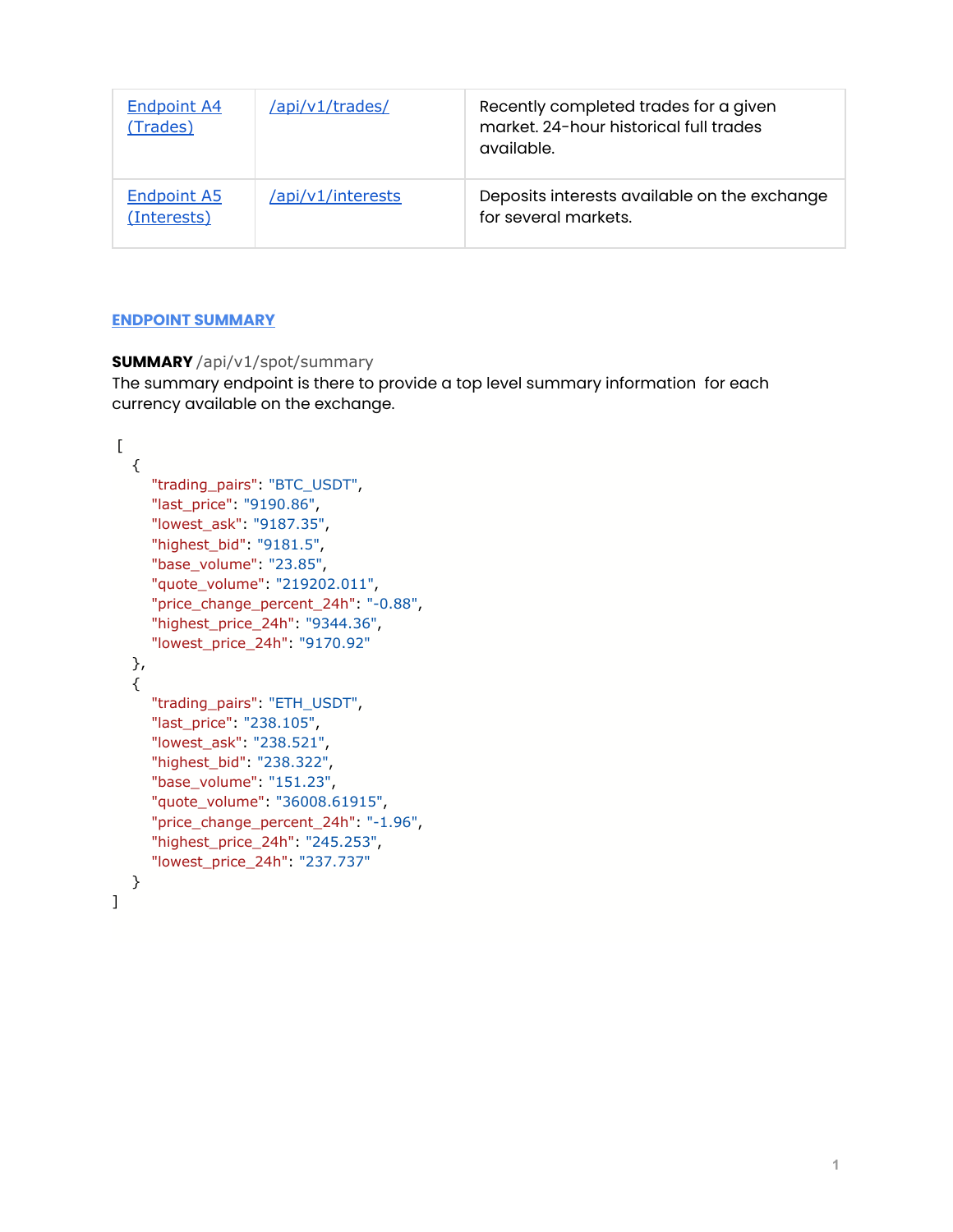Summary response descriptions.

| <b>Name</b>              | <b>Type</b> | <b>Description</b>                                                                                              |
|--------------------------|-------------|-----------------------------------------------------------------------------------------------------------------|
| trading_pairs            | string      | Identifier of a ticker with delimiter to separate<br>base/quote, eg. BTC-USD (Price of BTC is<br>quoted in USD) |
| last_price               | decimal     | The price of the last executed order.                                                                           |
| lowest_ask               | decimal     | The lowest ask order price                                                                                      |
| highest_bid              | decimal     | The highest bid order price                                                                                     |
| base_volume              | decimal     | 24-hour trading volume in base pair volume.                                                                     |
| quote_volume             | decimal     | 24-hour trading volume in quote pair volume.                                                                    |
| price_change_percent_24h | decimal     | Price change for the last 24-hour period                                                                        |
| highest_price_24h        | decimal     | 24-hour highest trade price                                                                                     |
| lowest_price_24h         | decimal     | 24-hour lowest trade price                                                                                      |

# <span id="page-2-0"></span>**ENDPOINT A1**

# **ASSETS** /api/v1/assets

The assets endpoint is there to provide a detailed summary for each currency available on the exchange.

```
{
   "BTC": {
      "unified_cryptoasset_id": 1,
      "name": "Bitcoin",
      "slug": "bitcoin",
      "can_withdraw": true,
     "can_deposit": true
   },
   "ETH": {
      "unified_cryptoasset_id": 1027,
      "name": "Ethereum",
      "slug": "ethereum",
      "can_withdraw": true,
      "can_deposit": true
   }
}
```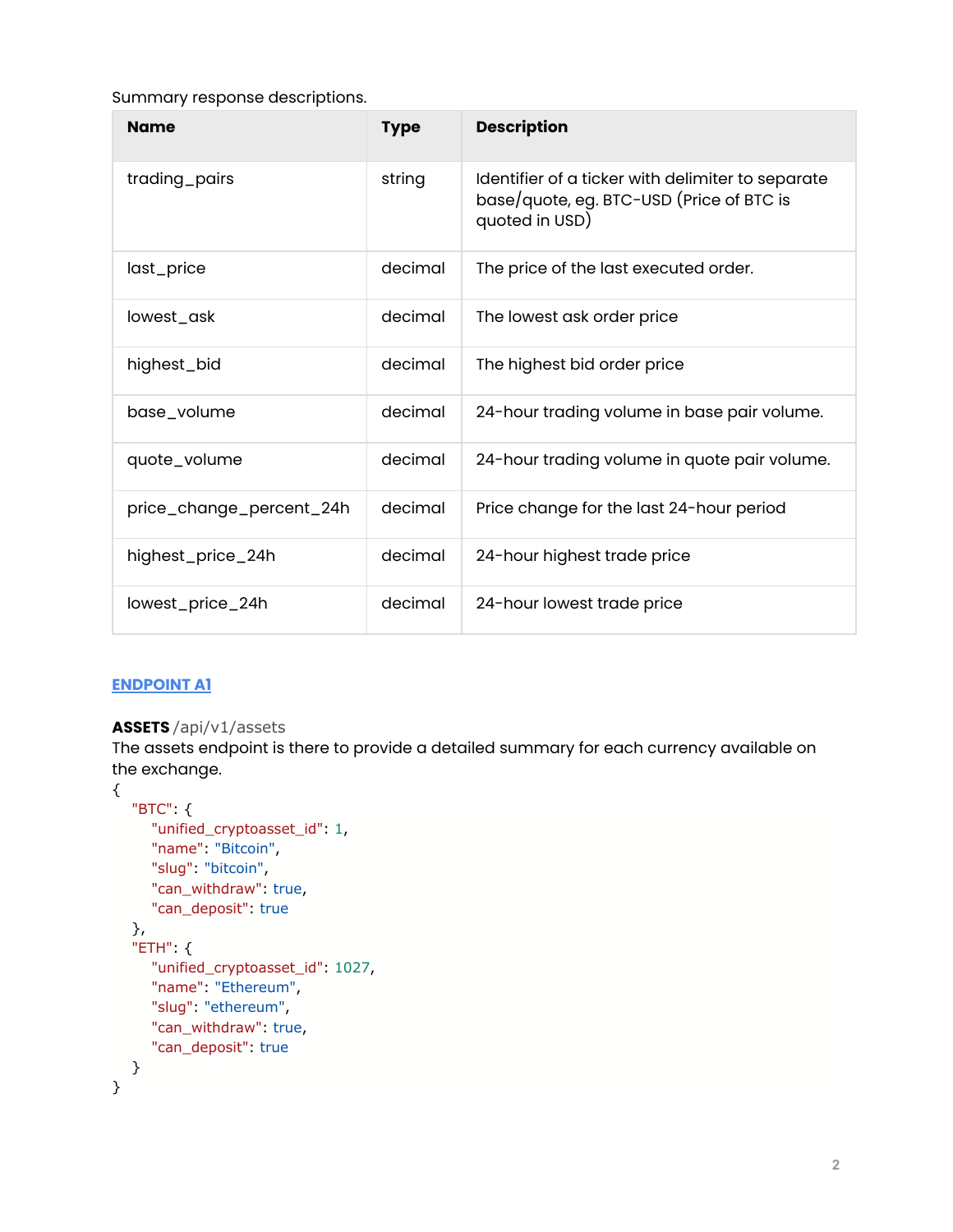# Assets response descriptions.

| <b>Name</b>            | <b>Type</b> | <b>Description</b>                                                 |
|------------------------|-------------|--------------------------------------------------------------------|
| name                   | string      | <b>Full name</b> of cryptocurrency.                                |
| unified_cryptoasset_id | integer     | Unique ID of cryptocurrency assigned by Unified<br>Cryptoasset ID. |
| can_withdraw           | boolean     | Identifies whether withdrawals are enabled or<br>disabled.         |
| can_deposit            | boolean     | Identifies whether deposits are enabled or<br>disabled.            |

# <span id="page-3-0"></span>**ENDPOINT A2**

# **TICKER** /api/v1/ticker

The ticker endpoint is there to provide a 24-hour pricing and volume summary for each market pair that is available on the exchange.

```
{
   "BTC_USDT": {
      "base_id": 1,
      "quote_id": 825,
      "isFrozen": 0,
      "last_price": "8513.29",
      "base_volume": "1.5",
      "quote_volume": "12769.935"
   },
   "LTC_USDT": {
      "base_id": 2,
      "quote_id": 825,
      "isFrozen": 0,
      "last_price": "55.002",
      "base_volume": "19.8",
      "quote_volume": "1089.0396"
   }
}
```
Ticker response descriptions.

| <b>Name</b> | <b>Type</b> | <b>Description</b>                     |
|-------------|-------------|----------------------------------------|
| base_id     | integer     | The quote pair Unified Cryptoasset ID. |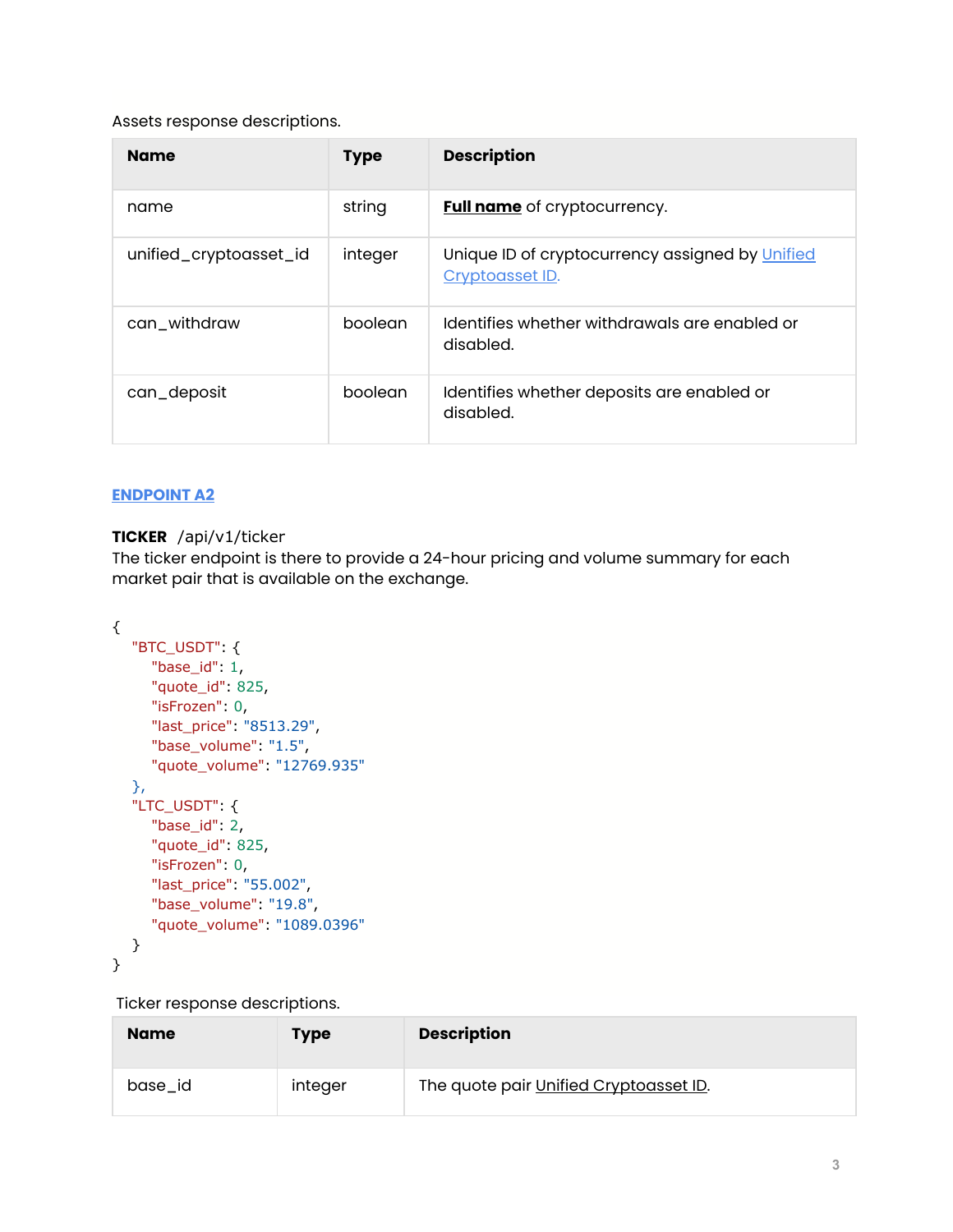| quote_id     | integer | The base pair Unified Cryptoasset ID.                                   |
|--------------|---------|-------------------------------------------------------------------------|
| isFrozen     | integer | Indicates if the market is currently enabled (0) or<br>$disabeled(1)$ . |
| last_price   | decimal | The price of the last executed order.                                   |
| base_volume  | decimal | 24-hour trading volume in base pair volume.                             |
| quote_volume | decimal | 24-hour trading volume in quote pair volume.                            |

# <span id="page-4-0"></span>**ENDPOINT A3**

# **ORDERBOOK** /api/v1/orderbook/market\_pair

The order book endpoint is there to provide a complete level 2 order book (arranged by best asks/bids) with depth of 10 returned for a given market pair.

Parameters.

| <b>Name</b> | <b>Type</b> | <b>Description</b>        |
|-------------|-------------|---------------------------|
| market_pair | string      | A pair such as "BTC_USDT" |

```
{
    "timestamp": "1579882142158",
    "bids": [
      \overline{[} "8502.2",
           "0.29"
       ],
      \lceil "8501.35",
           "0.46"
       ]
    ],
    "asks": [
      \Gamma "8508.28",
           "0.27"
       ],
      \lbrack "8509.13",
           "0.21"
       ]
    ]
}
```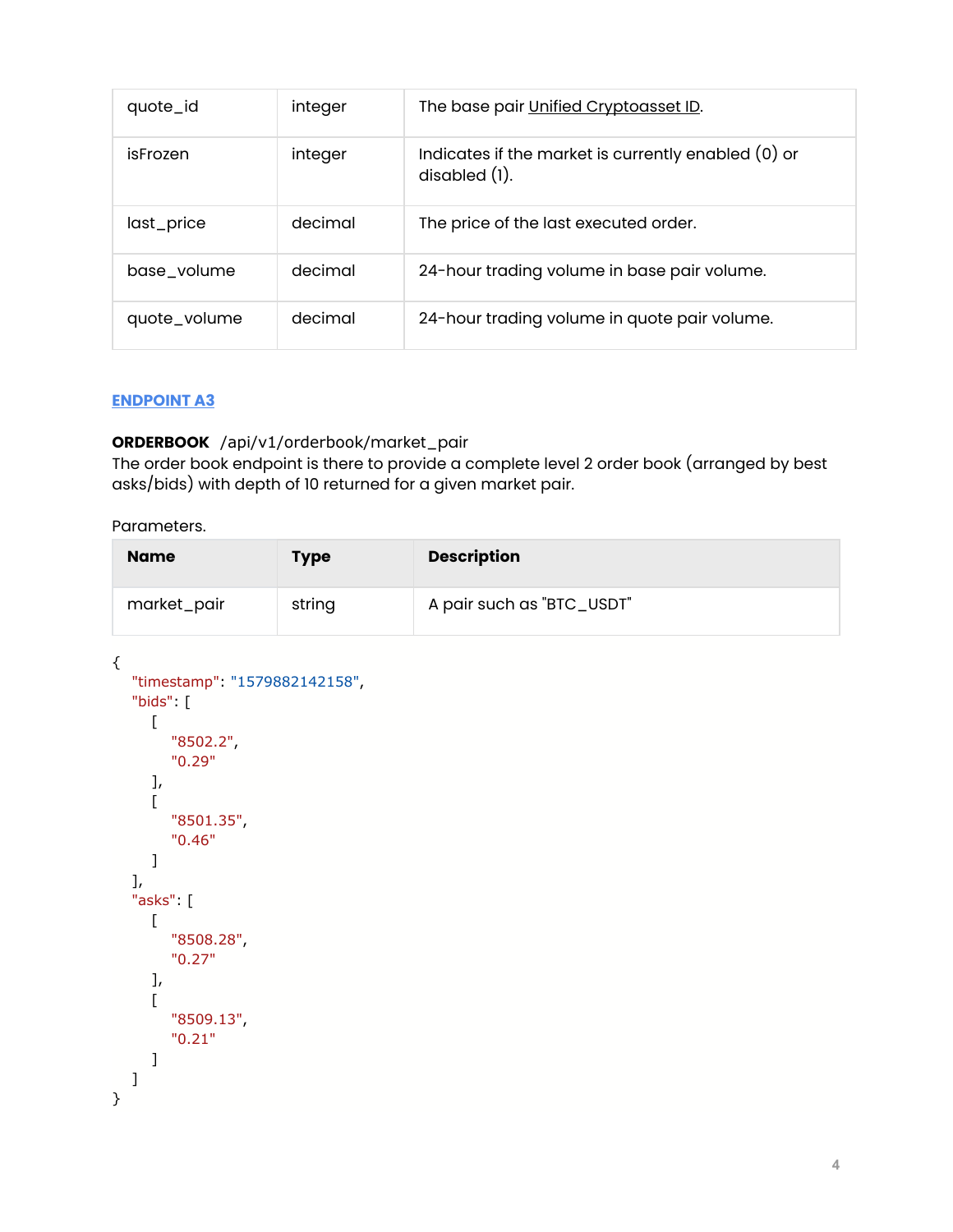# Order book response descriptions.

| <b>Name</b> | <b>Type</b> | <b>Description</b>                                                                  |
|-------------|-------------|-------------------------------------------------------------------------------------|
| timestamp   | integer     | Unix timestamp in milliseconds for when the last<br>updated time occurred.          |
| <b>bids</b> | decimal     | An array containing 2 elements: the offer price and<br>quantity for each bid order. |
| asks        | decimal     | An array containing 2 elements: the ask price and<br>quantity for each ask order.   |

# <span id="page-5-0"></span>**ENDPOINT A4**

# **TRADES** /api/v1/trades/market\_pair

The trades endpoint is there to return data on all recently completed trades for a given market pair.

#### Parameters.

| <b>Name</b> | <b>Type</b> | <b>Description</b>       |
|-------------|-------------|--------------------------|
| market_pair | string      | A pair such as "BTC_LTC" |

```
[
   {
      "trade_id": 1622833825,
      "timestamp": "1579794503712",
      "type": "sell",
      "price": "8382.75",
      "base_volume": "0.01",
      "quote_volume": "83.8275"
   },
...
]
```
Trades response descriptions.

| <b>Name</b> | <b>Type</b> | <b>Description</b>                                                          |
|-------------|-------------|-----------------------------------------------------------------------------|
| trade_id    | integer     | A unique ID associated with the trade for the currency<br>pair transaction. |
|             |             | Note: Unix timestamp does not qualify as trade_id.                          |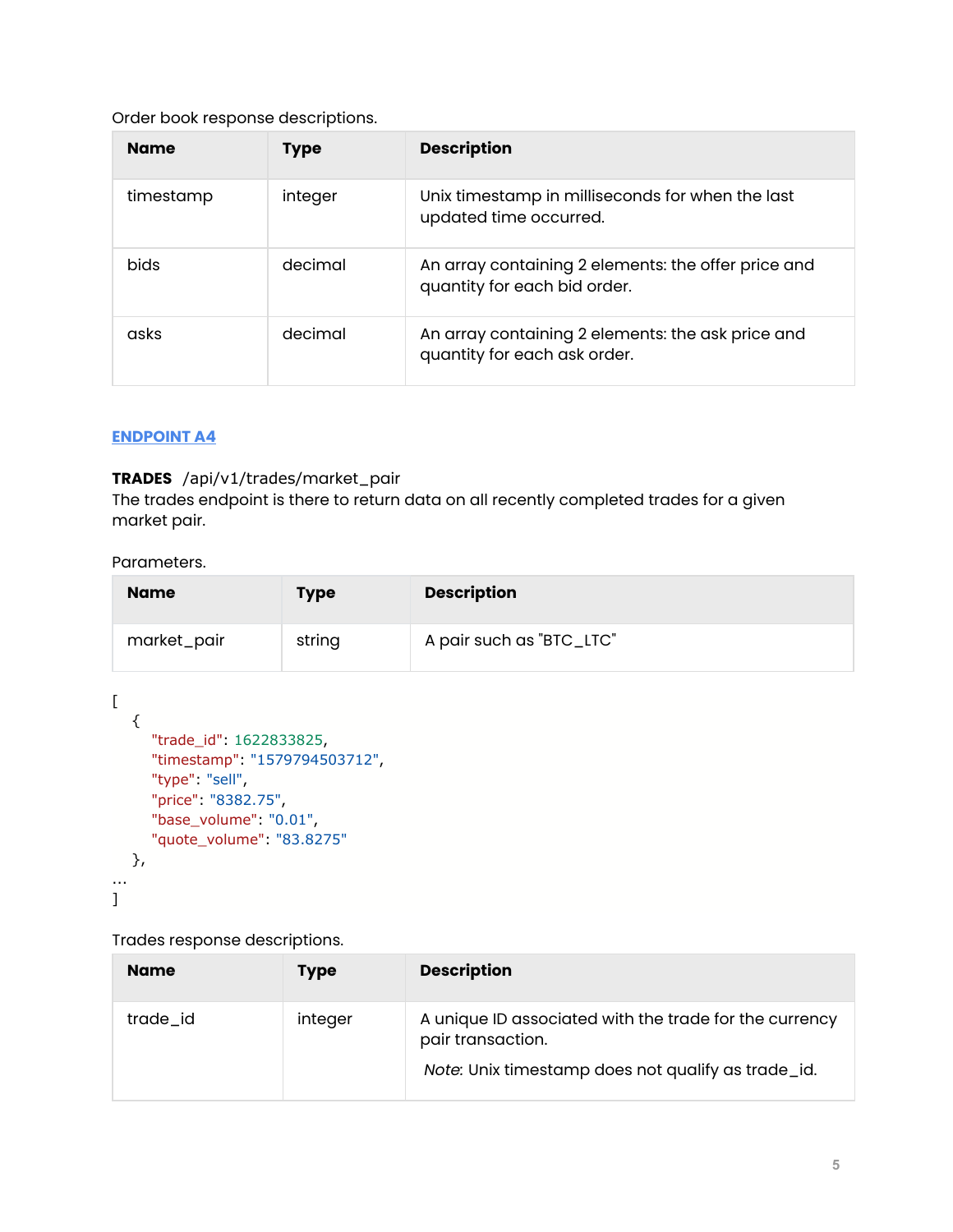| timestamp    | integer | Unix timestamp in milliseconds for when the<br>transaction occurred.                                                                                                                                        |
|--------------|---------|-------------------------------------------------------------------------------------------------------------------------------------------------------------------------------------------------------------|
| price        | decimal | Transaction price in base pair volume.                                                                                                                                                                      |
| base_volume  | decimal | Transaction amount in base pair volume.                                                                                                                                                                     |
| quote_volume | decimal | Transaction amount in quote pair volume.                                                                                                                                                                    |
| type         | string  | Used to determine whether or not the transaction<br>originated as a buy or sell.<br>Buy - Identifies an ask was removed from the order<br>book. Sell - Identifies a bid was removed from the<br>order book. |

# <span id="page-6-0"></span>**ENDPOINT A5**

# **INTERESTS** /api/v1/interest

Deposits interests are available on the exchange for some market pairs

```
\overline{[} {
      "symbol": "BTC",
      "rate": 0.1,
      "startTime": 1572220800,
      "endTime": 1603843200,
      "durationDays": 30,
      "minimumAmount": 0.014,
      "maximumAmount": 0,
      "isEarning": true
   }
]
```
Interest response description.

| <b>Name</b> | <b>Type</b> | <b>Description</b>                                                   |
|-------------|-------------|----------------------------------------------------------------------|
| symbol      | float       | Annual interest rate                                                 |
| rate        | string      | Unix timestamp in milliseconds for when the transaction<br>occurred. |
| startTime   | integer     | Unix timestamp, when available.                                      |
| endTime     | integer     | Unix timestamp, when available.                                      |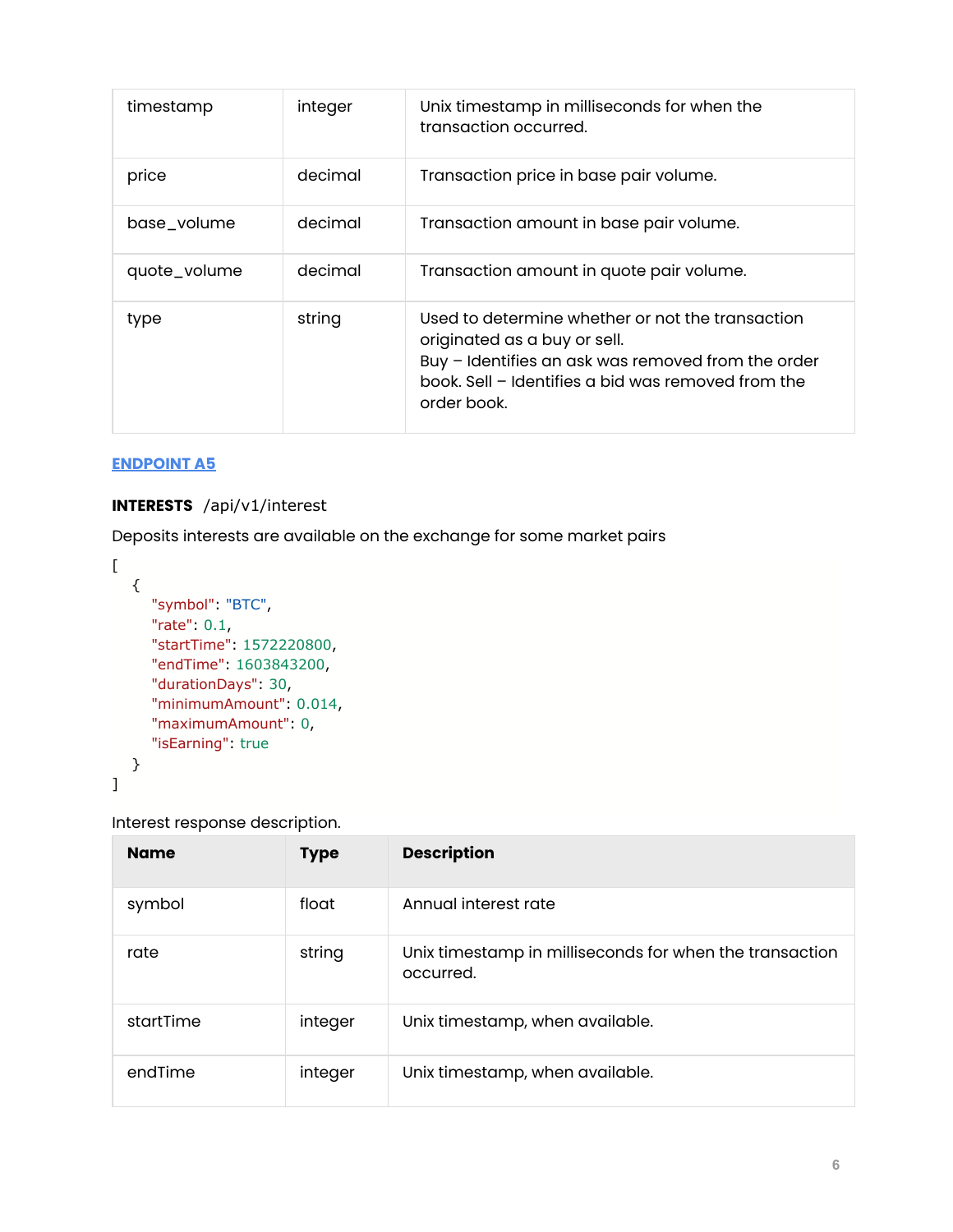| durationDays  | integer | Number of days users have to deposit their coins, null if<br>unavailable. |
|---------------|---------|---------------------------------------------------------------------------|
| minimumAmount | float   | Minimum amount, null if unavailable.                                      |
| maximumAmount | float   | Maximum amount, null if unavailable.                                      |
| isEarning     | boolean | True if user get interest.                                                |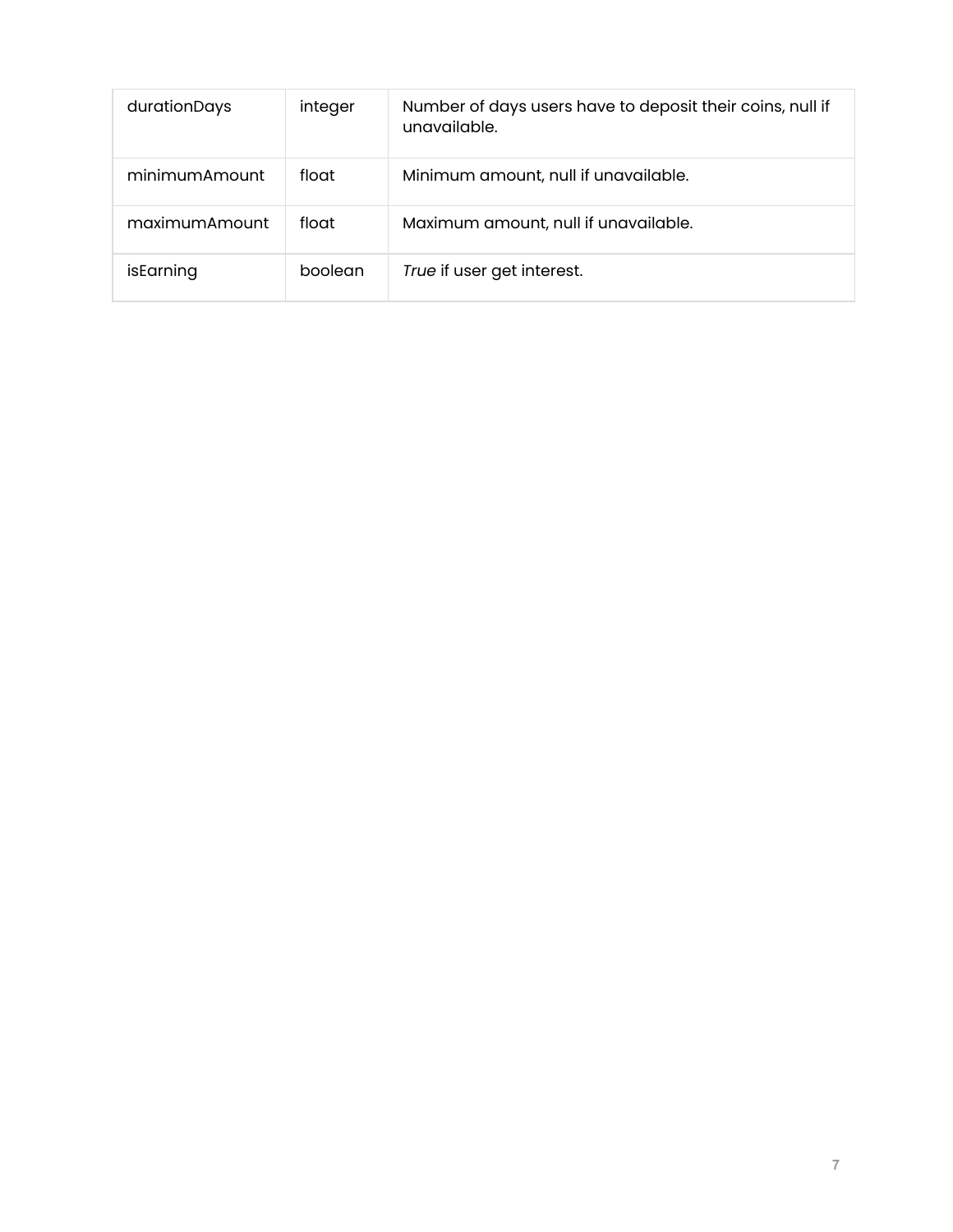# <span id="page-8-0"></span>**[Section B] Derivative Exchanges**

# **ENDPOINT OVERVIEW**

| <b>Name</b>                       | <b>Endpoint</b> | <b>Description</b>                                                                                              |
|-----------------------------------|-----------------|-----------------------------------------------------------------------------------------------------------------|
| <b>Endpoint Bl</b><br>(Contracts) | contracts       | Summary of contracts traded on the exchange,<br>helps to differentiate between different products<br>available. |
| Endpoint B <sub>2</sub>           | contract_specs  | Combined with endpoint B1                                                                                       |
| <b>Endpoint B3</b><br>(Orderbook) | orderbook       | Order book depth of any given trading pair, split<br>into two different arrays for bid and ask orders.          |

# <span id="page-8-1"></span>**Endpoint B1 (Contracts)**

Endpoint B2 provides a summary of every single contract traded on the exchange.

```
\Gamma {
      "ticker_id": "BTC-PERPUSDT",
      "base_currency": "BTC",
      "quote_currency": "USDT",
      "last_price": "9196.72",
      "base_volume": "1433.09713839",
      "USD_volume": "0",
      "quote_volume": "13283108.123",
      "bid": "9193.25",
      "ask": "9198.18",
      "high": "9347.34",
      "low": "9152.37",
      "product_type": "Perpetual",
      "open_interest": "273",
      "open_interest_usd": "0",
      "index_price": "9196.72",
      "funding_rate": "0.00004",
      "next_funding_rate": "0.00004",
      "next_funding_rate_timestamp": 1594760400000,
      "maker_fee": "0",
```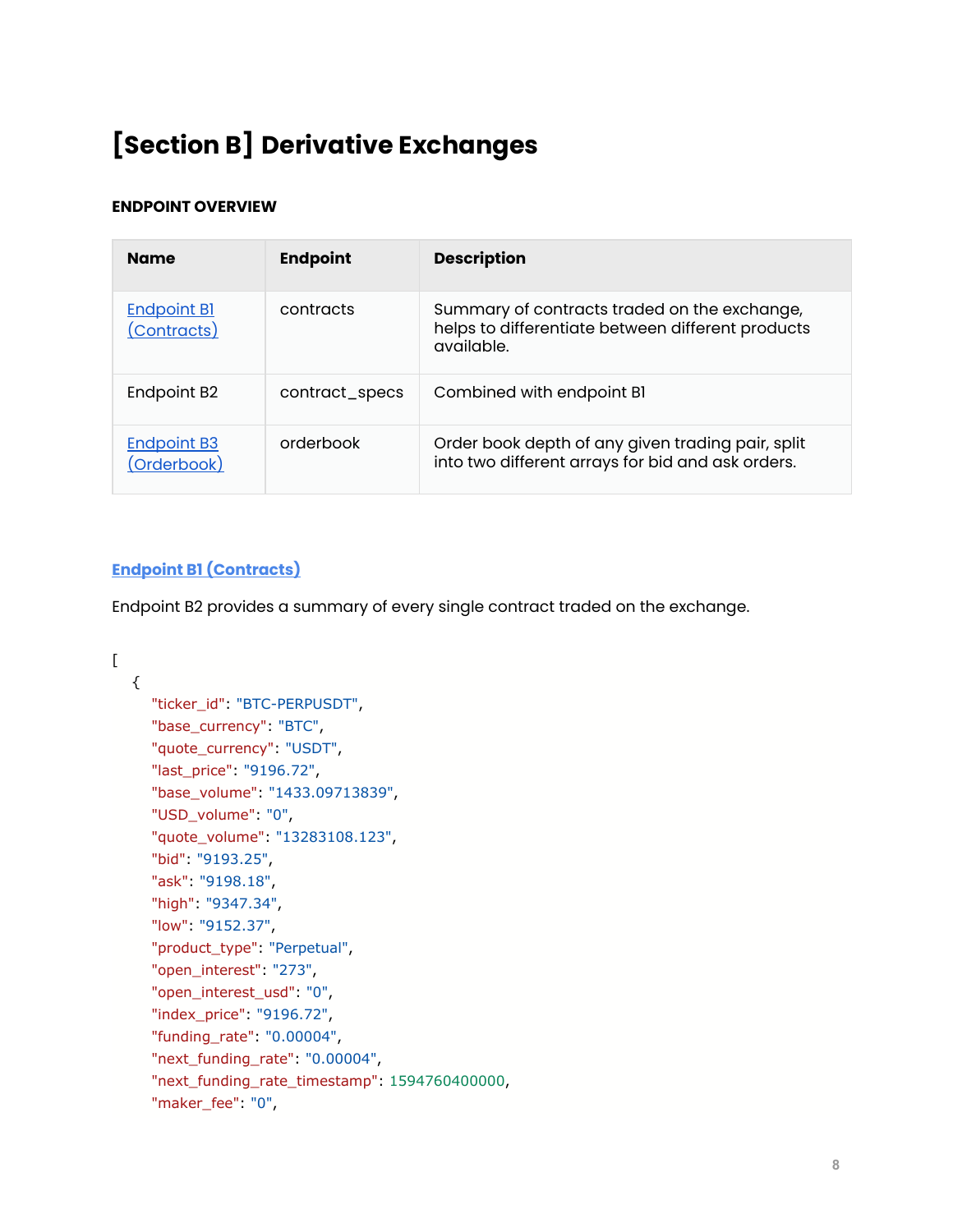```
 "taker_fee": "0",
 "contract_type": "Vanilla",
 "contract_price": "9196.72",
 "contract_price_currency": "USDT"
```
 } ]

| <b>Name</b>                     | <b>Type</b> | <b>Description</b>                                                                                                   |
|---------------------------------|-------------|----------------------------------------------------------------------------------------------------------------------|
| ticker_id                       | string      | Identifier of a ticker with delimiter to separate<br>base/quote, eg. BTC-PERPUSD, BTC-PERPETH,<br><b>BTC-PERPEUR</b> |
| base_currency                   | string      | Symbol/currency code of base pair, eg. BTC                                                                           |
| quote_currency                  | string      | Symbol/currency code of quote pair, eg. ETH                                                                          |
| last_price                      | decimal     | Last transacted price of base currency based on given<br>quote currency                                              |
| base_volume                     | decimal     | 24 hour trading volume in BASE currency                                                                              |
| USD_volume                      | decimal     | 24 hour trading volume in USD (not implemented yet)                                                                  |
| quote_volume                    | decimal     | 24 hour trading volume in QUOTE currency                                                                             |
| bid                             | decimal     | Current highest bid price                                                                                            |
| ask                             | decimal     | Current lowest ask price                                                                                             |
| high                            | decimal     | Rolling 24-hour highest transaction price                                                                            |
| low                             | decimal     | Rolling 24-hour lowest transaction price                                                                             |
| product_type                    | string      | Futures, Perpetual, Options                                                                                          |
| open_interest                   | decimal     | The number of outstanding derivatives contracts that<br>have not been settled                                        |
| open_interest_usd               | decimal     | The sum of the Open Positions (long or short) in USD<br>Value of the contract (not implemented yet)                  |
| index_price                     | decimal     | Last calculated index price for underlying of contract                                                               |
| creation_timestamp              | Integer     | Start date of derivative <i>(absent for Perpetual swaps)</i>                                                         |
| expiry_timestamp                | Integer     | End date of derivative <i>(absent for Perpetual swaps)</i>                                                           |
| funding_rate                    | decimal     | <b>Current funding rate</b>                                                                                          |
| next_funding_rate               | decimal     | Upcoming predicted funding rate                                                                                      |
| next_funding_rate_ti<br>mestamp | Integer     | Timestamp of the next funding rate change                                                                            |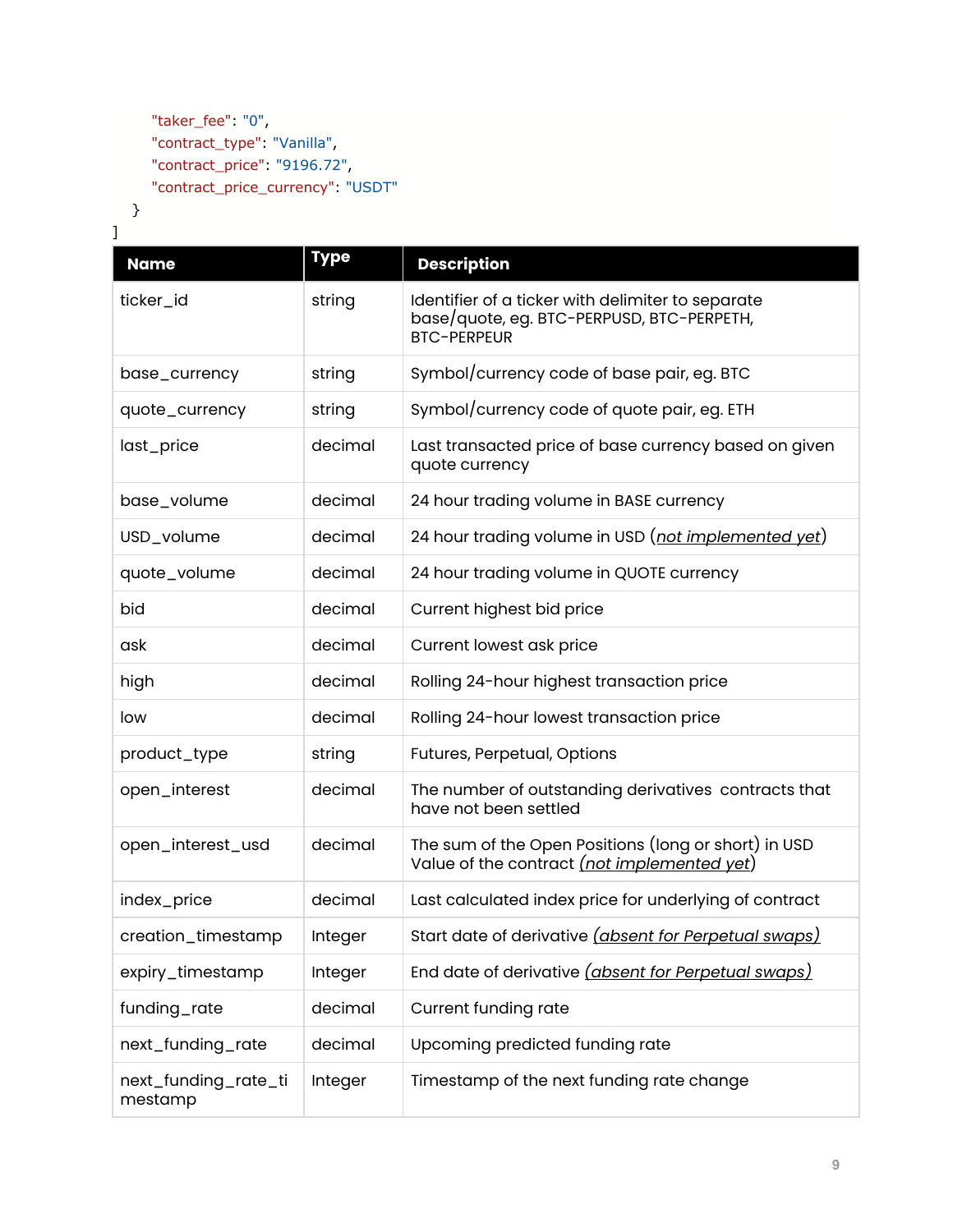| maker_fee                   | decimal | Fees for filling a "maker" order (can be negative if rebate<br>is given)   |
|-----------------------------|---------|----------------------------------------------------------------------------|
| taker_fee                   | decimal | Fees for filling a "taker" order (can be negative if rebate<br>is given)   |
| contract_type               | string  | Vanilla, Inverse, Quanto                                                   |
| contract_price              | decimal | The price per contract                                                     |
| contract_price_curre<br>ncy | string  | The currency which the contract is priced in (e.g. USD,<br>EUR, BTC, USDT) |

# **Endpoint B3 (Orderbook)**

Order book depth of any given trading pair, split into two different arrays for bid and ask orders. This is similar to Endpoint A3 for spot markets.

```
{
    "timestamp": "1594718312238",
    "bids": [
       [
          "9197.25",
          "109.37"
       ],
      \sqrt{ } "9196.33",
          "59.17"
       ]
    "asks": [
       [
          "9205.45",
          "110.62"
       ],
      \lceil "9207.87",
          "54.96"
       ]
   ]
}
```